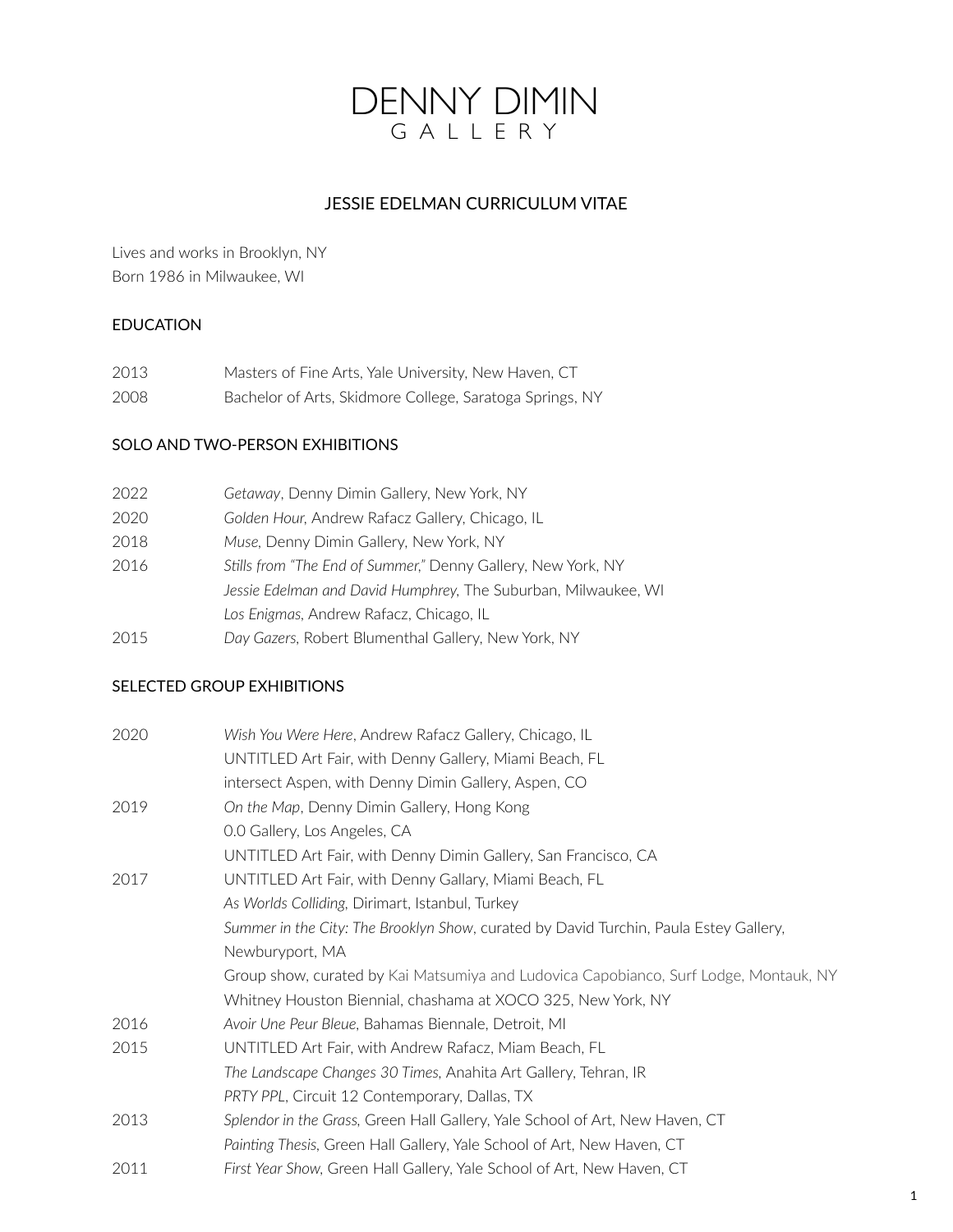#### AWARDS

| 2012 | New American Painting, Northeast #98, juror Dina Deitsch        |
|------|-----------------------------------------------------------------|
| 2011 | Ox-Bow School of Art, James Brandess Scholarship, Saugatuck, MI |
| 2008 | Benee Van DeWater Memorial Award in Painting, Skidmore College  |
| 2007 | Sara Bennett Memorial Prize, Skidmore College                   |

#### PRESS AND PUBLICATIONS

| 2022 | Sara Roffino, "Creating Worlds: Jessie Edelman Interviewed by Sara Roffino", BOMB            |
|------|----------------------------------------------------------------------------------------------|
|      | Magazine, Feb 21, 2022                                                                       |
|      | Smith, Roberta, "What to See in N.Y.C. Galleries Right Now," The New York Times, January 26  |
|      | Cascone, Sarah, "Editors' Picks: 9 Events for Your Art Calendar This Week, From Etel Adnan's |
|      | Final Paintings to Surrealist Art From Beyond Europe," Artnet, January 4                     |
| 2020 | Corbett, Rachel, "Editors' Picks: 14 Events for Your Art Calendar This Week, From All-Day    |
|      | Chelsea 'Openings' to a Van-Gough Themed Corn Maze," Artnet, September 7                     |
|      | Cardoza, Kerry, "Art Top 5: April 2020," Newcity, March 31                                   |
| 2019 | Battaglia, Andy, "We Want to Invest in the Region': FOG and Untitled Fairs Bring Out         |
|      | Dealers, Collectors in San Francisco," ARTnews, January 18                                   |
|      | Thackara, Tess, "Dealers Cash in on San Francisco's Wealth of Museums at Untitled Art and    |
|      | Fog Fairs," The Art Newspaper, January 21                                                    |
| 2018 | Grabner, Michelle, "Muse," Catalog Essay, published by Denny Dimin Gallery, New York,        |
|      | NY, October                                                                                  |
|      | DeMarxoc, Nicole, "5 gallery shows we love at lower east side art week," i-D, Vice, Oct 18   |
|      | Ashby, Arianna, "Lower East Side Art Week Celebrates Female Artists," UNTITLED               |
|      | Magazine, October 19                                                                         |
|      | "Inagural Lower East Side Art Week Kicks Off Today," Artforum.com, Oct 17                    |
|      | Angeleti, Gabriella, "Galleries on New York's Lower East Side band together to boost foot    |
|      | traffic," The Art Newspaper, October 16                                                      |
|      | "Five Must-See Shows at the Inaugural Lower East Side Art Week," Elephant, Oct 2018          |
|      | "Inaugural Lower East Side (L.E.S.) Art Week 2018; Over 20 galleries will present female     |
|      | artists." ArtDaily, 5 September.                                                             |
| 2017 | "Jessie Edelman, California dream, 2017 with Denny Gallery" Elephant, December 5             |
|      | "Art Basel Miami Gazette: Diddy at the Fair, Gmurzynska's Hot-Ticket Dinner" Artnet News,    |
|      | December 1                                                                                   |
|      | Kaya Genc. "Celebration of color and form at Dirimart Nisantası," Daily Sabah, October 20    |
| 2016 | Miller, Rachel. "Scene Stealer: Jessie Edelman," Brookyln Magazine, October Issue            |
|      | Neuendorf, Henri. "Jessie Edelman on Being a Painter in the Digital Media Age", Artnet News, |
|      | September 8                                                                                  |
|      | Miller, Rachel. "This Weekend: The Best Art Openings," Brooklyn Magazine, September 6.       |
|      | Kazanjian, Dodie, "Fall Art Guide: 13 Shows to See This Season", Vogue, August 30            |
|      | Schumacher, Mary Louise. "Grabner, Killam open second Suburban in Walker's Point," The       |
|      | Milwaukee Journal Sentinel, March 23                                                         |
|      | Mondae, Lara. "Check Out Art By Wild Belle's Elliot Bergman: Praxis," 93XRT, February 3      |